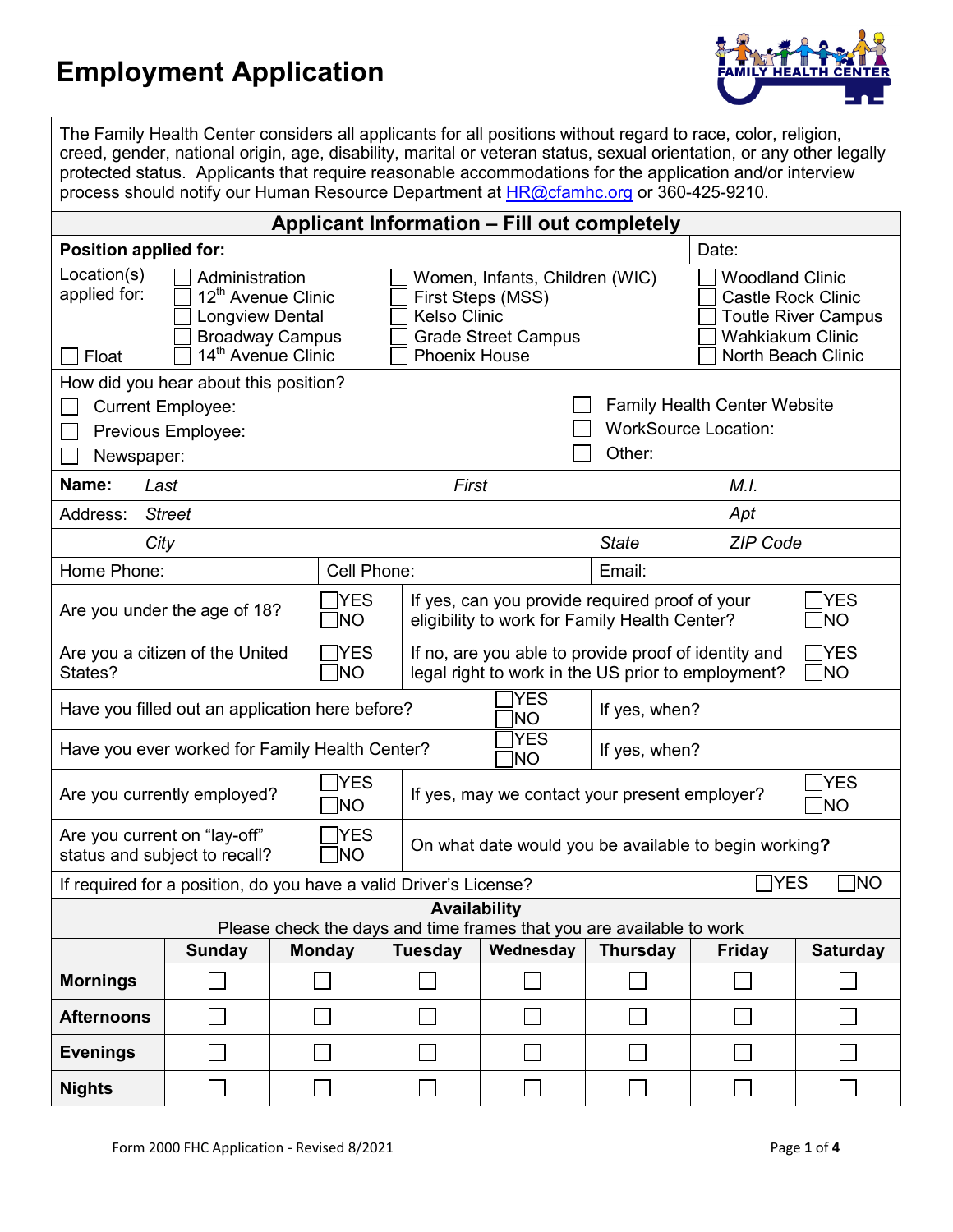## **Employment Application**



| <b>Education</b>                                                                                                                                                                                                                       |       |       |         |                |                                              |        |          |             |       |  |
|----------------------------------------------------------------------------------------------------------------------------------------------------------------------------------------------------------------------------------------|-------|-------|---------|----------------|----------------------------------------------|--------|----------|-------------|-------|--|
| <b>High School:</b>                                                                                                                                                                                                                    |       |       |         |                | Address:                                     |        |          |             |       |  |
| Degree:                                                                                                                                                                                                                                |       |       |         |                | $\Box$ NO<br>Did you graduate?<br>$\neg$ YES |        |          |             |       |  |
| <b>Undergraduate School:</b>                                                                                                                                                                                                           |       |       |         |                | Address:                                     |        |          |             |       |  |
| Degree:                                                                                                                                                                                                                                |       |       |         |                | Date Degree Awarded:                         |        |          |             |       |  |
| <b>Graduate School:</b>                                                                                                                                                                                                                |       |       |         |                | Address:                                     |        |          |             |       |  |
| Degree:                                                                                                                                                                                                                                |       |       |         |                | Date Degree Awarded:                         |        |          |             |       |  |
| <b>Other (Please Specify):</b>                                                                                                                                                                                                         |       |       |         |                | Address:                                     |        |          |             |       |  |
| Degree:                                                                                                                                                                                                                                |       |       |         |                | Date Degree Awarded:                         |        |          |             |       |  |
| <b>Technology Proficiency</b><br>Please rate your proficiency level in the following programs                                                                                                                                          |       |       |         |                |                                              |        |          |             |       |  |
|                                                                                                                                                                                                                                        | Word  | Excel | Outlook | Power<br>Point | Health<br>Pro                                | Wisdom | Internet | <b>EPIC</b> | Other |  |
| <b>Never Used</b>                                                                                                                                                                                                                      |       |       |         |                |                                              |        |          |             |       |  |
| <b>Beginner</b>                                                                                                                                                                                                                        |       |       |         |                |                                              |        |          |             |       |  |
| Intermediate<br>Advanced                                                                                                                                                                                                               |       |       |         |                |                                              |        |          |             |       |  |
| <b>Language Skills</b><br>Please indicate any foreign languages you can speak, read, and/or write.                                                                                                                                     |       |       |         |                |                                              |        |          |             |       |  |
|                                                                                                                                                                                                                                        | Speak |       |         | Read           |                                              |        | Write    |             |       |  |
| Fluent                                                                                                                                                                                                                                 |       |       |         |                |                                              |        |          |             |       |  |
| Good                                                                                                                                                                                                                                   |       |       |         |                |                                              |        |          |             |       |  |
| Fair                                                                                                                                                                                                                                   |       |       |         |                |                                              |        |          |             |       |  |
| <b>Additional Skills and Training</b><br>Summarize special job-related skills and training acquired from employment or other experience. List<br>professional, trade, or business activities and offices/licenses/certifications held. |       |       |         |                |                                              |        |          |             |       |  |
| WA Medical / Dental Certification / License Number and Expiration date:                                                                                                                                                                |       |       |         |                |                                              |        |          |             |       |  |
|                                                                                                                                                                                                                                        |       |       |         |                |                                              |        |          |             |       |  |
|                                                                                                                                                                                                                                        |       |       |         |                |                                              |        |          |             |       |  |
|                                                                                                                                                                                                                                        |       |       |         |                |                                              |        |          |             |       |  |
|                                                                                                                                                                                                                                        |       |       |         |                |                                              |        |          |             |       |  |
|                                                                                                                                                                                                                                        |       |       |         |                |                                              |        |          |             |       |  |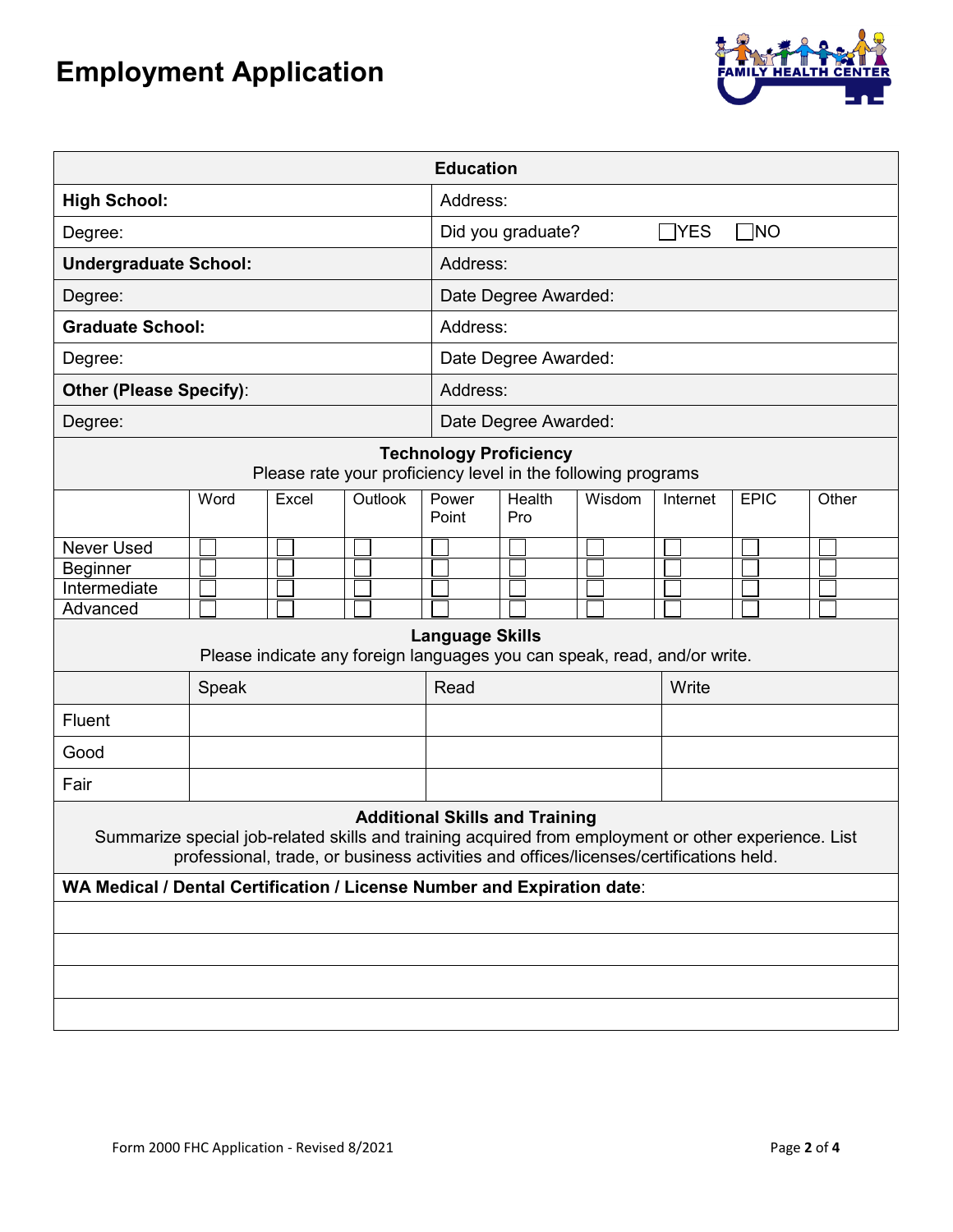## **Employment Application**



| <b>Employment History - Fill out completely</b>                                  |                          |          |  |  |  |  |
|----------------------------------------------------------------------------------|--------------------------|----------|--|--|--|--|
| <b>Employer:</b>                                                                 | Employer Phone:          |          |  |  |  |  |
| <b>Supervisor Name:</b>                                                          | <b>Supervisor Phone:</b> |          |  |  |  |  |
| <b>YES</b><br>May we contact your previous supervisor for a<br>reference?<br>NO) | Supervisor Email:        |          |  |  |  |  |
| <b>Employer Address:</b>                                                         |                          |          |  |  |  |  |
| Job Title:                                                                       |                          |          |  |  |  |  |
| Responsibilities:                                                                |                          |          |  |  |  |  |
| Reason you are leaving:                                                          | Date From:               | Date To: |  |  |  |  |
| Employer:                                                                        | Employer Phone:          |          |  |  |  |  |
| <b>Supervisor Name:</b>                                                          | <b>Supervisor Phone:</b> |          |  |  |  |  |
| YES]<br>May we contact your previous supervisor for a<br>reference?<br>MO]       | <b>Supervisor Email:</b> |          |  |  |  |  |
| <b>Employer Address:</b>                                                         |                          |          |  |  |  |  |
| Job Title:                                                                       |                          |          |  |  |  |  |
| Responsibilities:                                                                |                          |          |  |  |  |  |
| Reason for leaving:                                                              | Date From:               | Date To: |  |  |  |  |
| Employer:                                                                        | Employer Phone:          |          |  |  |  |  |
| <b>Supervisor Name:</b>                                                          | <b>Supervisor Phone:</b> |          |  |  |  |  |
| May we contact your previous supervisor for a<br><b>YES</b><br>reference?<br>NO] | <b>Supervisor Email:</b> |          |  |  |  |  |
| <b>Employer Address:</b>                                                         |                          |          |  |  |  |  |
| Job Title:                                                                       |                          |          |  |  |  |  |
| Responsibilities:                                                                |                          |          |  |  |  |  |
| Reason for leaving:                                                              | Date From:               | Date To: |  |  |  |  |